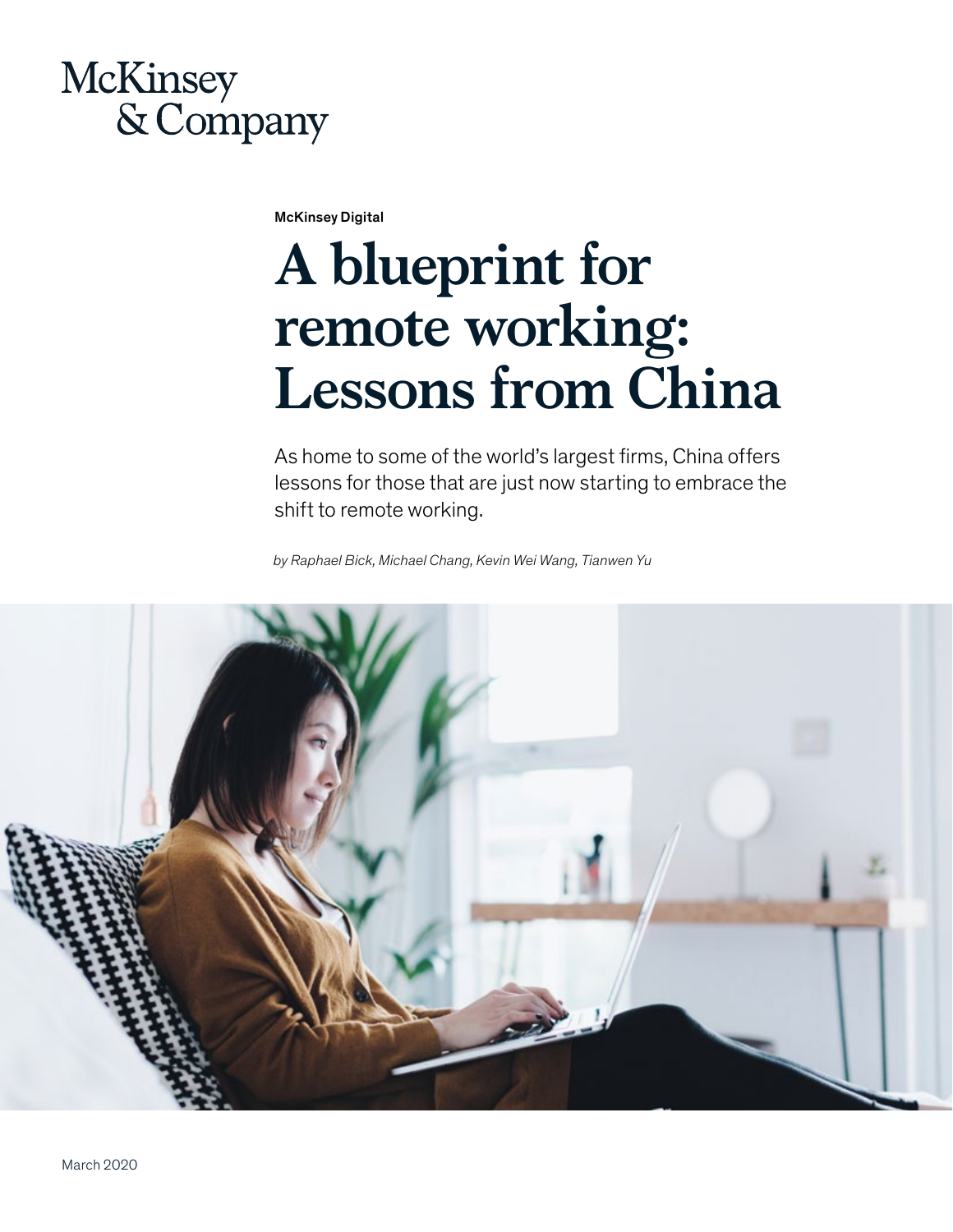From Alibaba to Ping An and Google to Ford, companies around the globe are telling staff to work from home<sup>1</sup> in a bid to stem the spread of COVID-19.

Such remote working at scale is unprecedented and will leave a lasting impression on the way people live and work for many years to come. China, which felt the first impact of the pandemic<sup>2</sup>, was an early mover in this space. As home to some of the world's largest firms, it offers lessons for those that are just now starting to embrace the shift.

Working from home sky-rocketed in China<sup>3</sup> in the wake of the COVID-19 crisis as companies told their employees to stay home. Around 200 million people<sup>4</sup> were working remotely by the end of the Chinese New Year holiday. While this arrangement has some benefits, such as avoiding long commutes, many employees and companies found it challenging. One employee at an internet company quipped his work day changed from '996' to '007', meaning from nine to nine, 6 days a week, to all the time. On the personal front, employees found it difficult to manage kids' home-schooling via video conference while coordinating with remote colleagues. At a company level, many felt that productivity rapidly tailed off if not managed properly.

This article brings together our experience helping clients navigate remote working, in-house analysis, and insights from conversations with executives in China as they responded to the situation and addressed the challenges.

Done right, remote working can boost productivity and morale; done badly, it can breed inefficiency, damage work relationships, and demotivate employees. Here are eight learnings from China that may be applicable around the world, depending on the circumstances:

#### **1.Designing an effective structure**

Teams or whole business units working remotely can quickly result in confusion and a lack of clarity. Being isolated leads to uncertainty about who to talk to on specific issues and how and when to approach them, leading to hold-ups and delays.

That's why establishing a structure and architecture for decision making and effective communication is key. Here, smaller cross-functional teams can be helpful, each with a clear mission and reporting line, where directions and tasks are easy to implement. This also simplifies onboarding new hires, who can integrate faster in a tight-knit group, at a time when the broad sweep of the organization isn't visible or easy to feel. With fewer in each team, there is more time to get to know each other and build the trust that would grow more organically in the office.

At Ping An Insurance, workers are typically grouped in project teams of, at most, 30 members, while larger business units are divided up to help them stay agile.

Strong company-wide foundations underpin this, such as having a common purpose and unified goals. Providing clarity on what decisions to escalate and which ones can be tackled at team level helps drive progress.

To mitigate the effects of closed retail stores, one leading fashion company set up a strategy control room and redeployed staff into four cross-functional squads to support its front-line. It designed standard ways for live broadcasting and established internal best practices to encourage front-line staff to use new retail tools to drive sales remotely.

The lesson: Setting up small, cross-functional teams with clear objectives and a common purpose keeps everyone on the same strategic course.

<sup>1</sup> https://www.ft.com/content/1d54d08a-6555-11ea-b3f3-fe4680ea68b5

<sup>2</sup> https://www.who.int/health-topics/coronavirus

<sup>3</sup> https://www.bbc.com/worklife/article/20200309-coronavirus-covid-19-advice-chinas-work-at-home-experiment

<sup>4</sup> https://m.chinanews.com/wap/detail/zw/business/2020/02-03/9077412.shtml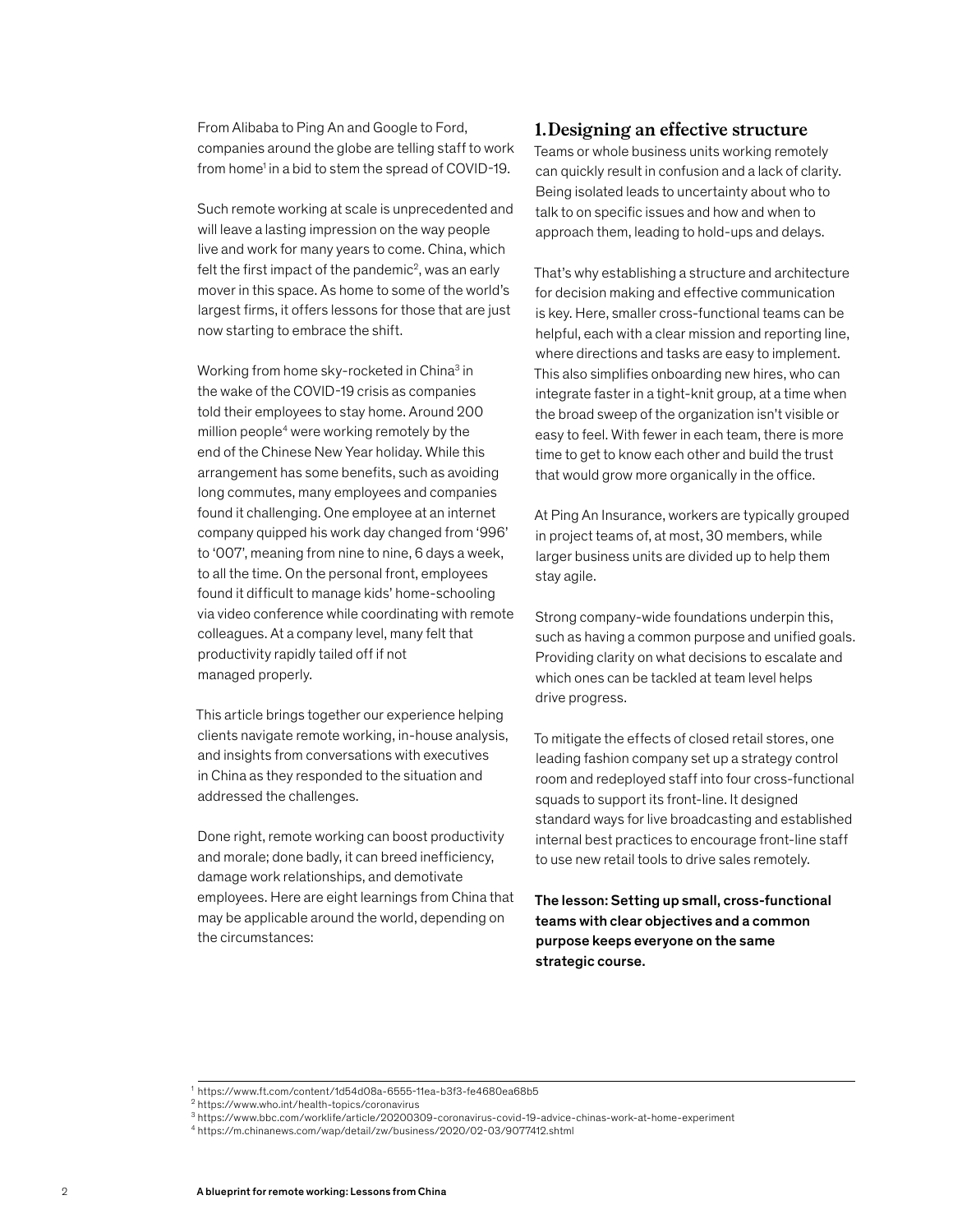#### **2.Leading from afar**

Managing people is one of the most difficult elements of remote working, not least because everyone will respond differently to the cultural shift and challenges of the home-working environment.

Leaders need to energize the whole company by setting a clear direction and communicating<sup>5</sup> it effectively. Offering a strong vision and a realistic outlook can have a powerful effect on motivation across the organization. It's essential to foster an outcome-driven culture that empowers and holds teams accountable for getting things done, while encouraging open, honest and productive communication.

Empowering your team in this way pays dividends. WeSure, part of leading internet company Tencent, assembled a COVID-19 response team<sup>6</sup> at the start of the year to offer insurance coverage, free of charge, to front-line medical workers. Alan Lau, CEO of WeSure, credited his team, saying they had worked non-stop, many from remote locations while on leave during the Chinese New Year break, demonstrating how responsive they were to the vision.

For managers, the challenge is to lead, inspire and direct their team in their daily course of work, while being physically remote. Upping the levels of interaction can also work well here.

One chief information officer, responding to a McKinsey survey<sup>7</sup>, said he's texting the entire company with regular updates because it's a more human way of communicating than via the official corporate channels.

When working within distributed teams, e-commerce giant Alibaba increases the frequency of its one-to-one communications with employees to a weekly basis and, in some teams, members submit a weekly report for their colleagues,

complete with plans for the week ahead. Alibaba's productivity app DingTalk (Ding Ding) has features built-in to facilitate this by allowing managers to send voice-to-text messages to their teams, and to check in on progress.

The lesson: Determining how you communicate is just as important as what's being said, and it needs to be done confidently, consistently, and reliably<sup>8</sup>.

#### **3.Instilling a caring culture**

As companies transition to the new normal, it's important to acknowledge that some employees may be facing other pressures at home, including caring for their children when schools are shut, leading to feelings of isolation and insecurity. Business leaders need to respect and address these additional needs.

Empathy is a crucial tool here, offering a way to connect, promote inclusiveness, and create a sense of community in a void of physical interaction. Increasing social interactions within the team, particularly through one-on-one catchups, guards against feelings of isolation and demoralization and creates space for people to speak up and share their thoughts. By creating a sense of psychological safety for their colleagues, being inclusive in decision making, and offering perspective in challenging moments, managers can stay closer to what is going on, surface issues, and help their teams solve problems effectively.

A similar approach is important when dealing with customers and clients, providing valuable stability and enabling them to navigate unknown waters with confidence. For example, one global bank asked their relationship managers to connect with small business customers via WeChat and video-calls to understand their situation and help them weather the crisis. To do so effectively at scale, the managers

<sup>&</sup>lt;sup>5</sup>https://www.mckinsey.com/business-functions/organization/our-insights/leadership-in-a-crisis-responding-to-the-coronavirus-outbreakand-future-challenges

<sup>6</sup> https://www.prnewswire.com/news-releases/wesure-launches-novel-coronavirus-pneumonia-insurance-covering-15-million-peopleagainst-outbreak-of-covid-19-301005341.html

<sup>7</sup> https://www.mckinsey.com/business-functions/mckinsey-digital/our-insights/the-cios-moment-leadership-through-the-first-wave-of-thecoronavirus-crisis

<sup>8</sup> https://www.mckinsey.com/business-functions/mckinsey-digital/our-insights/the-cios-moment-leadership-through-the-first-wave-of-thecoronavirus-crisis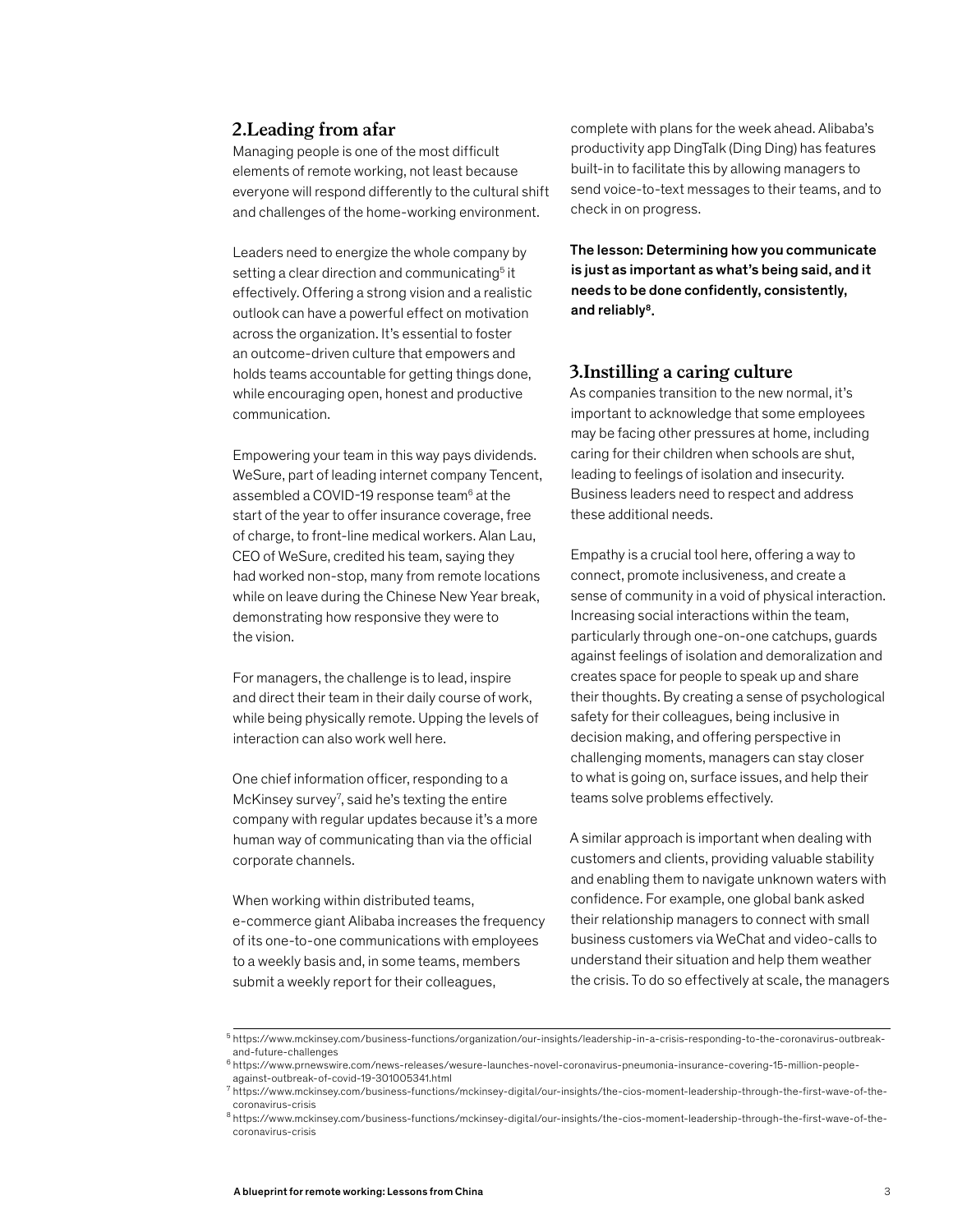are supported through dedicated product programs, online articles, scripts for communicating with clients, and internal trainings.

Inclusion is the ultimate show of empathy. Creating outlets for sharing best practices, success stories, challenges, and water-cooler chat are vital to create a human connection. Giving employees space to pursue personal or social endeavors, providing a clear span of control, and assigning meaningful tasks can also spur motivation.

The lesson: Connecting on a personal level and instilling empathy within the culture is doubly important when working remotely.

#### **4.Finding a new routine**

Moving to remote working risks disrupting the office-based flows and rhythms and it can be easy to hit the wrong note or miss important virtual meetings due to packed schedules. Spend time with your team addressing the nuts and bolts of how you will work together. Cover the daily rhythm, individual constraints, and specific norms you will commit to and anticipate what might go wrong and how you will mitigate it.

How companies plan and review their workflows needs to change to reflect this. The challenges of the new working pattern and of not being in one room together can be overcome by creating a digitally facilitated cadence of meetings. One leading insurance company adopted agile practices across its teams, with a daily and weekly ritual of check-ins, sprint planning, and review sessions.

As Alibaba embraced remote working, it also made sure its meetings were more tightly run. One person is assigned to track time and manage the outcomes. Team members can rate a meeting's usefulness using a five-star system that offers immediate feedback and positive ways forward.

To address the challenge of launching a digital business with a large remote team, one company created a new workflow for product requirements that clearly outlined use of digital tools, roles and responsibilities as requirements moved from ideation to validation to delivery stages. Reiteration of decision-making structures like this isn't always necessary when people can communicate directly, but their absence can be keenly felt when remote working kicks in.

The lesson: Establishing robust working norms, workflows and lines of authority is critical, but all too easy to skimp on.

#### **5.Supercharging ways of communicating**

Poor communication is one of the key reasons remote offices are not productive.

How staff interact needs to be completely rethought using a full arsenal of channels and tools. Getting it right is tricky and requires experimentation.

Choosing the right channel matters. Video conferences are great for discussing complicated topics in real-time and for creating a sense of community, but they require team-wide coordination and focus. Channel (chat) based collaboration software is great for quick synchronization or easily answered questions, while email can be used to record outcomes and communicate more formally. Backlog management tools can be used to keep on top of tasks and process.

From McKinsey's remote work with clients, we know how effective video conferences can be, if a few simple rules are followed. Firstly, you need a clear agenda and moderator to keep the discussion on track. Having the camera turned on throughout the meeting is essential to build relationships and pick up non-verbal cues. In case the home office is not presentable on camera, most VC software offer virtual or blurred backgrounds. For joint problem solving, it is particularly useful to use screenshare or virtual whiteboards to co-edit documents.

Many teams find it useful to create channels for real-time communication—for example on DingTalk, WeChat, Microsoft Teams or Slack—with a simple rule to jump on a video conference if a complex topic requires face-to-face interaction. However, continuously switching between messages, tasks, and projects is a productivity killer and team members need to understand how quickly they're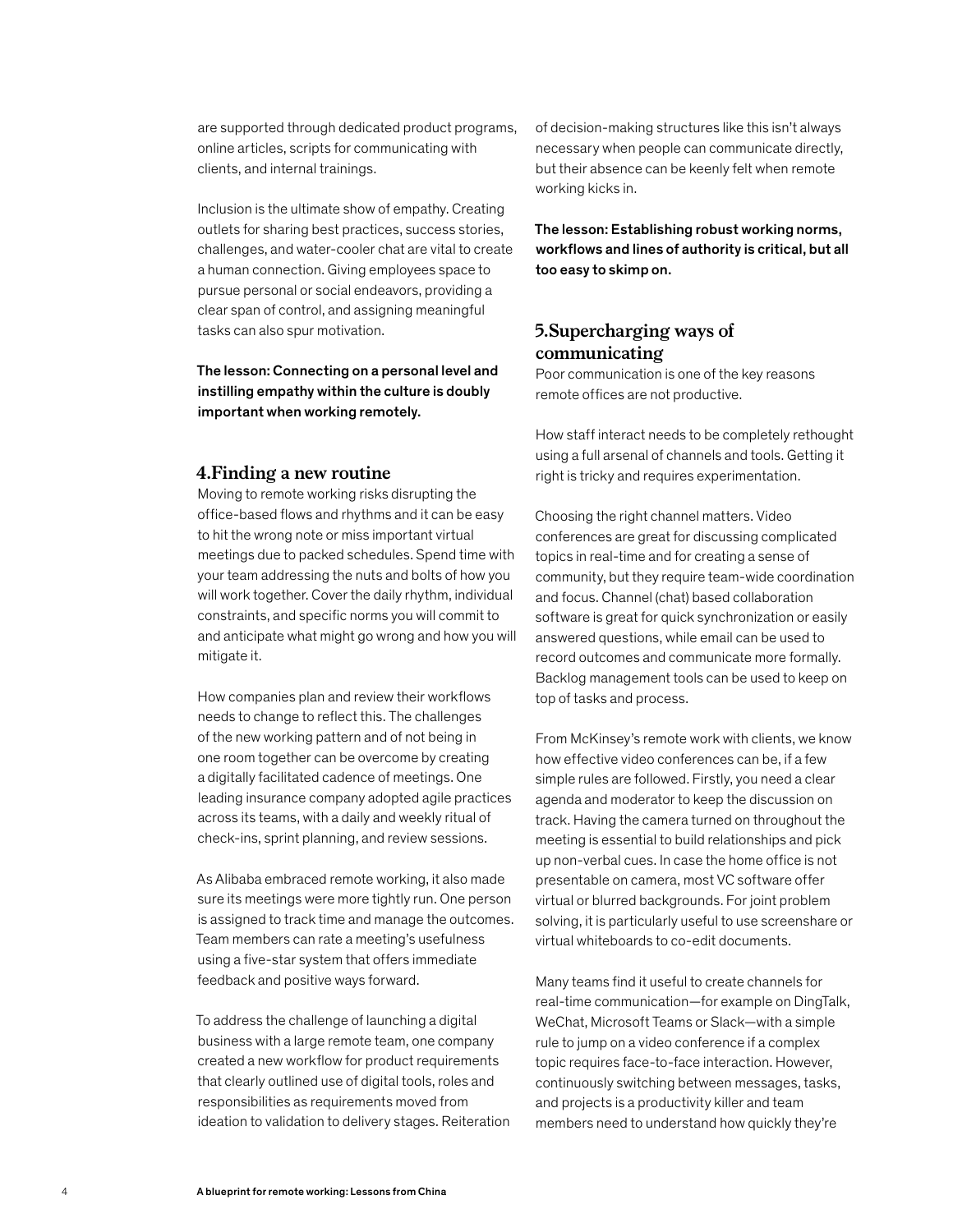expected to respond: is it urgent or can it wait? Turning off notifications and really focusing on one thing at a time can sometimes be the best way to get work done.

The lesson: Choosing the right channel is critical to getting it right. If you pull your employees from topic to topic, you'll interrupt their workflow and drive down productivity.

#### **6.Harnessing the power of technology**

Effective remote working starts with the basics—including a fast, stable, and secure internet connection, as well as setting up an ergonomic home office environment. Expanding VPN (virtual private network) access and bandwidth is one of the first steps many CIOs took to enable their employees to access systems remotely. Remote working is also empowered by a suite of SaaS (Software as a Service) technology tools that allow teams to effectively co-create, communicate, share documents, and manage processes.

A single, digitally accessible source of information—be it a performance dashboard, sprint backlog, or business plan—keeps everybody aligned.

Many Chinese companies have rapidly adopted local productivity solutions such as Alibaba's DingTalk or WeChat Work to communicate and deliver weekly meetings, training, and lectures. For example, as COVID-19 spread, monthly active users of DingTalk jumped by 66 percent to more than 125 million. Many multinational firms accelerated roll-out of productivity solutions they were already using elsewhere, like Slack, Microsoft Teams, or Zoom. Effective use of these tools required a change management effort from training staff on documenting key functionalities to setting up new workflows. Defining new ways of working with digital tools by collating best practices from various teams in the company can help to speed up adoption. At McKinsey, we created an internal portal on great remote working that brought together learnings from across the company, from how to run collaborative problem-solving sessions to effective decision meetings with clients while on VC.

In addition, many companies created special applications to allow their front-line teams to remain effective during remote work. For example, one bigfour bank created a special WeChat mini-program to enable their relationship managers to interact with customers and generate leads. They then used bank-approved programs to engage with customers, and access bank systems from their laptops.

Trip.com, China's largest online travel agency, has long enabled its contact-center staff to work from home, which paid off in the recent crisis as it was able to deliver a high quality of service during widespread travel disruptions.

The lesson: Using technology can be vital in keeping everyone on track, but it's important to get the basics right.

#### **7.Taking security seriously**

Security concerns add a layer of complexity to the technological side of remote working and can have serious consequences, in particular when employees are not aware of safe practices or switch to unauthorized tools to get their work done.

Adopting a strong yet practical approach is not easy. Doing it right requires giving employees the tools they need to be productive while managing data confidentiality and access.

Leading players such as Ping An have addressed the security issue head-on through a set of mechanisms: establishing a confidentiality culture, mandating awareness training, and limiting data access to a need-to-know basis. For example, sensitive information such as customer data can be displayed with watermarks so that any leaks are traceable. Alibaba uses its own software Alilang to manage network and device security.

The lesson: Make it easy for employees to comply with security requirements while investing in strong safeguards.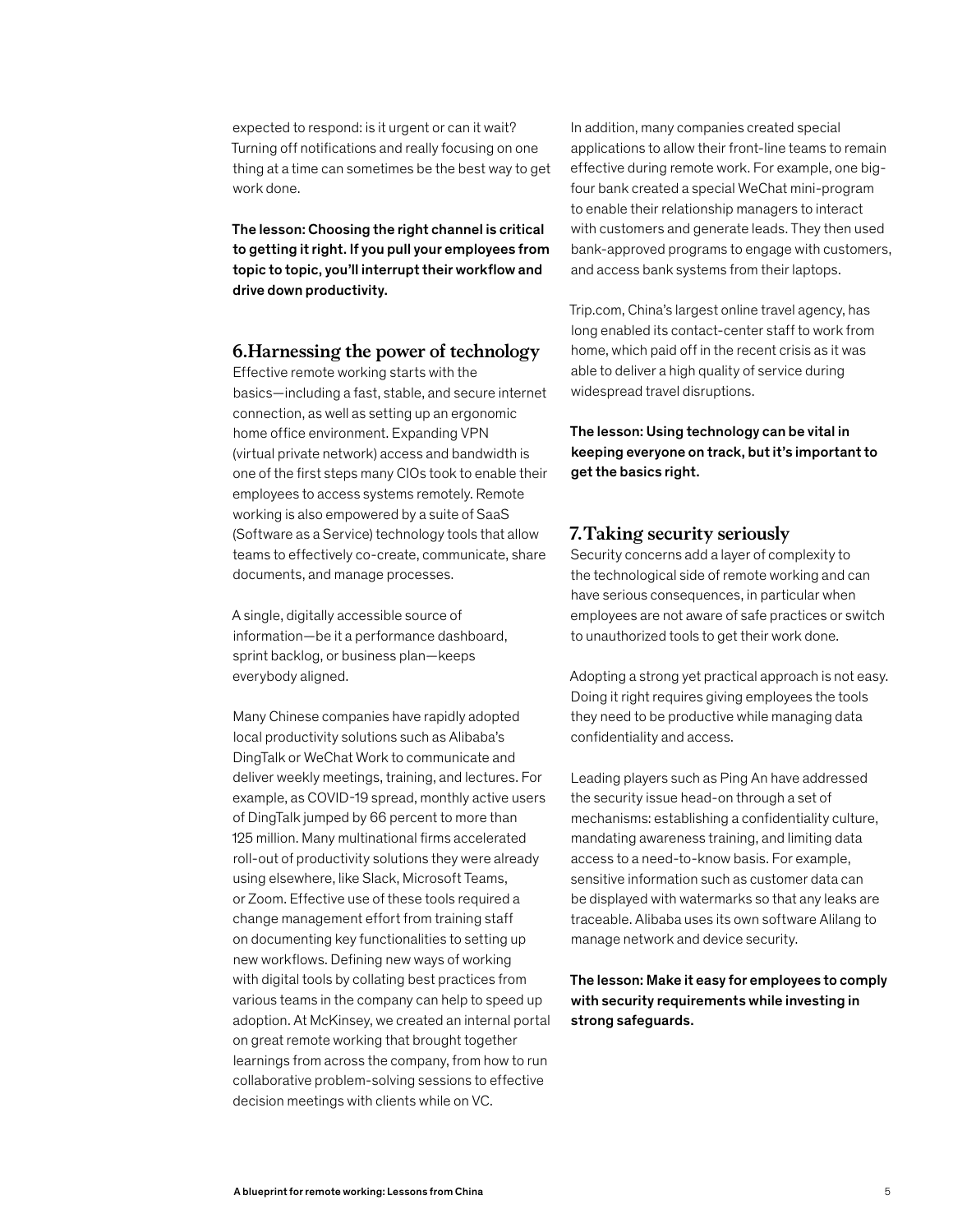#### **8.Adopting a 'test and learn' mentality**

The final lesson: Being ready to recognize what isn't working and changing it fast.

Leadership teams that continuously learn, actively identify best practices, and rapidly set up mechanisms to share ideas across the organization tend to be most successful in the long run. R&D teams at one leading high-tech manufacturer created a productivity target for remote work by estimating their productivity each week relative to onsite work and identifying levers to improve it. Within 4 weeks, they had progressed from 50 percent to 88 percent of their baseline.

As China's workforce begins to return to offices, these lessons from some of its leading companies help to illustrate how—with the right structure, culture, processes, and technology—working

remotely can boost productivity and morale. Employees who spend less time travelling or commuting and have a better work-life balance are likely to be happier, more motivated, and ready to mobilize in extreme situations.

Embracing remote working allows companies to define a new normal that drives productivity and employee satisfaction into the future. Alibaba launched TaoBao, by now the world's biggest e-Commerce website, while staff were working remotely on quarantine during the 2003 SARS outbreak. For Trip.com, a remote working experiment in 2014<sup>9</sup> established the foundations for great customer service and flexible working culture. Hence, bringing together all the elements can enable a new way of working that will make your company fit for the future—whatever that may hold.

Raphael Bick is a partner in McKinsey & Company's Shanghai office, where Tianwen Yu is an associate partner. Michael Chang is an associate partner in McKinsey's Beijing office. Kevin Wei Wang is a senior partner in McKinsey's Hong Kong office.

 The authors wish to thank Lihong Pan and Glenn Leibowitz for their contributions to this article. They'd also like to thank Enoch Chan, Natalie Chu, Desiree El Chebeir, Karel Eloot, Jeff Galvin, Alexei Korkmazov, Xu Lei, Nick Leung, Liesje Meijknecht, Kate Smaje, Hugo Sarrazin, Anand Swaminathan, Sha Sha, Gregor Theisen, Joe Zachariah, Rodney Zemmel, and Haimeng Zhang for their insights.

<sup>9</sup> https://hbr.org/2014/01/to-raise-productivity-let-more-employees-work-from-home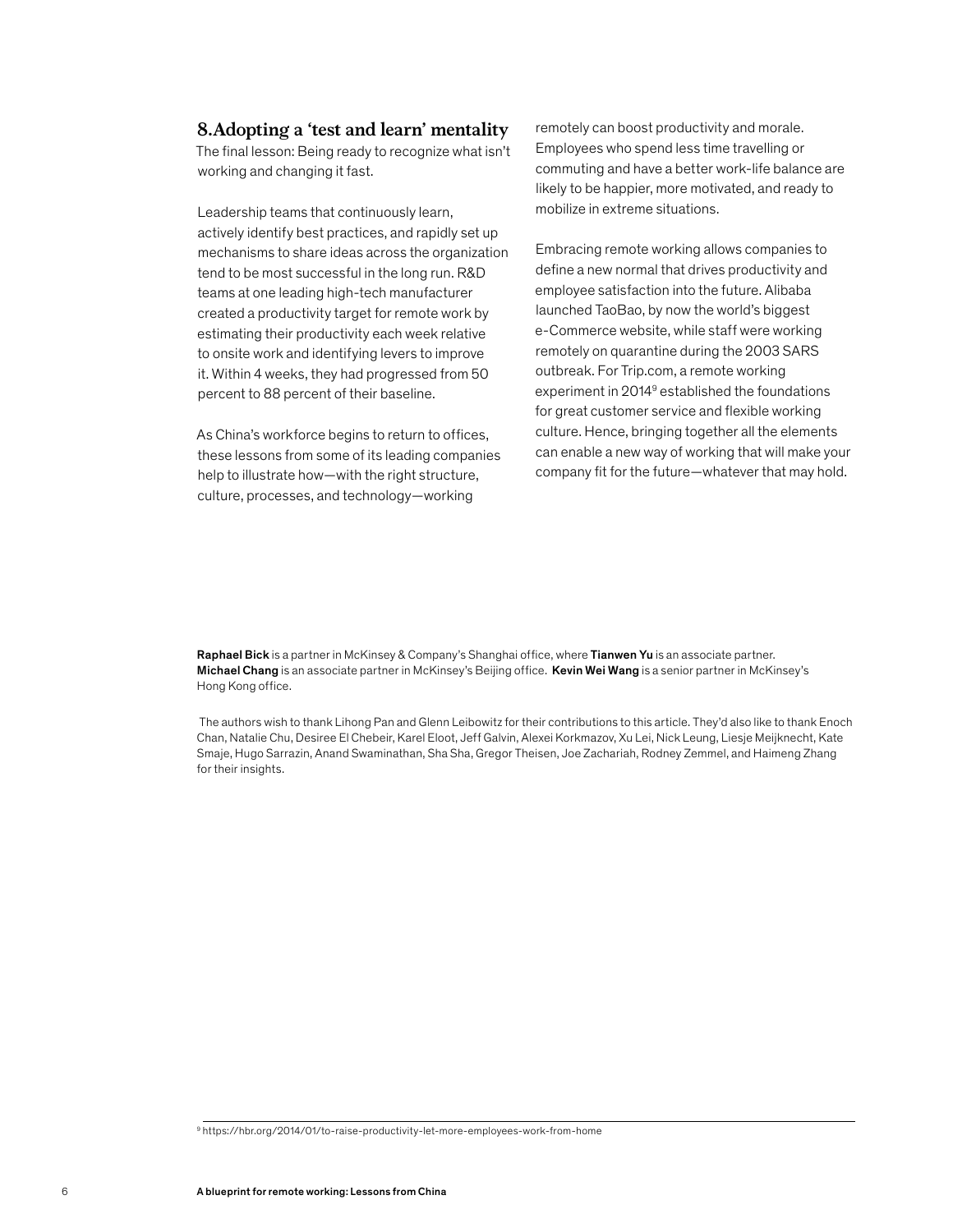#### Exhibit 1

## **Communication channels are crucial for remote working**

| <b>Channel</b>                         | Best for                                                                                                                                                                                               |                                                                                    |
|----------------------------------------|--------------------------------------------------------------------------------------------------------------------------------------------------------------------------------------------------------|------------------------------------------------------------------------------------|
| 1:1 Call / VC                          | • Individual catch-ups and building relationships<br>• Discussing sensitive and difficult topics                                                                                                       | <b>Communication</b><br>considerations                                             |
| Video<br>conference                    | • Problem solving and co-creation using shared screen or<br>whiteboard<br>• Weekly planning and review sessions<br>• Decision meetings<br>• Workshops and trainings<br>• Team talks and retrospectives | Time to create vs time<br>to process information<br>Synchronous vs<br>Asynchronous |
| Chat                                   | • Process syndication<br>• Urgent questions and seeking guidance<br>• Keeping up to date in real-time<br>• Social team talk                                                                            | 1:1, 1:N, or N:N<br>Structured vs stream<br>Formal vs chatty                       |
| <b>Video captures</b><br>& voice notes | • Showcasing and explaining work<br>• Guidance to the team from managers with limited time<br>• Debriefs after meetings that some may have missed                                                      | Urgent vs important<br>Visual vs spoken vs<br>written vs non-verbal<br>clues       |
| eMail                                  | • Updates and status to large groups of people<br>• Formal communication inside and outside the company                                                                                                |                                                                                    |

Source: McKinsey & Company analysis